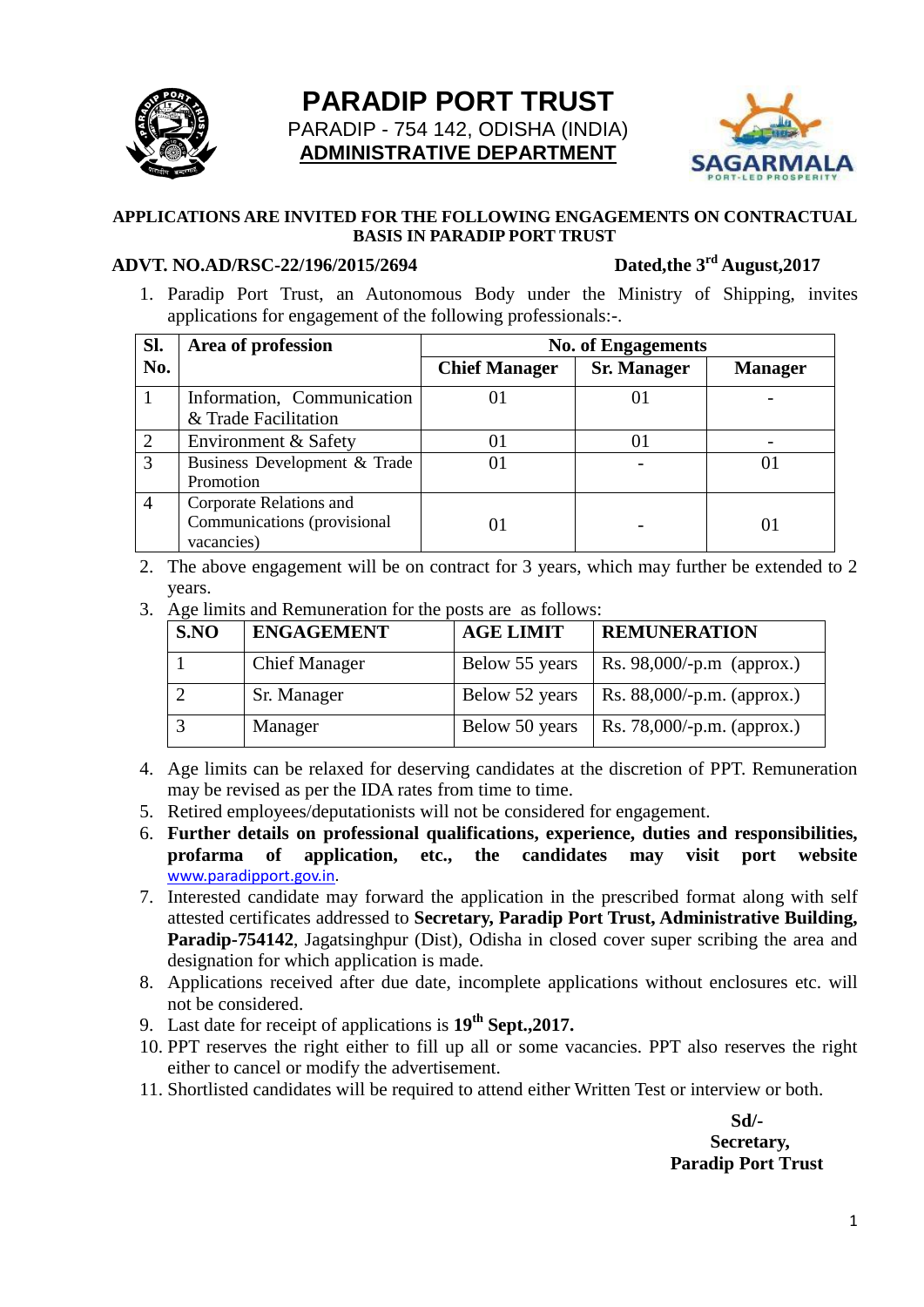# **THE DETAILS OF PROFESSIONAL ROLE & RESPONSIBILITIES, QUALIFICATION, EXPERIENCE, AGE LIMITS, REMUNERATION AND TERMS & CONDITIONS FOR ENGAGEMENT OF PROFESSIONALS ON CONTRACTUAL BASIS.**

# **1. CHIEF MANAGER (Information, Communication & Trade Facilitation)**

# **A) Role and Responsibilities.**

 To provide Strategic vision, IT Inputs in the Analysis, Planning and Implementation for Automation and Port Activities. It includes Technology preference, Implementation modes, Process integration and Systematic Maintenance.

 Also responsible for Managing a team, Establishing goals & objectives, Managing performance & deliverables and Developing and monitoring staff.

Will lead a support team with varied IT expertise that manages the IT installations of the Port. IT assets under management include Terminal Operating System, Access Control along with Smart Gate, ERP, MIS including dashboard etc.

\* Responsible for Managing a team, Establishing goals & objectives, Managing performance & deliverables and Developing and mentoring staff.

 Shall recommend and plan information and communication technology operating solutions and process re-engineering efforts to support and meet corporate objectives based on research and evaluation and industry standards.

### **B) Essential Qualification**

(i) **Post Graduate Degree in Computer Science** (equivalent to M. Tech (CS) from a recognized university/ institution.

#### OR

(ii) **Engineering Degree with any one of the following from a recognized University / Institution**:

- Post Graduate Diploma in Computer Science
- Post Graduate Diploma in Computer Application
- Post Graduate Diploma Information Technology

#### OR

(iii) **Engineering Degree in Computer Science / Information Technology** from a recognized university / institution.

#### OR

(iv) **Post Graduate Degree in Computer Application** / **Post Graduate Degree in Information Technology** from a recognized university / institution.

OR

(v) **Master's degree in Physics/Mathematics/Statistics/ Operations Research/ Electronics with any one of the following from a recognized University / Institution**

- Post Graduate Diploma in Information Technology
- **S** Post Graduate Diploma in Computer Science<br>
Post Graduate Diploma in Computer Applicat
- Post Graduate Diploma in Computer Application

**Preference will be given to Post Graduate Degree in Computer Science(equivalent to M. Tech(CS)) from a recognized university / institution**.

### **Desirable Qualification**

 **Master degree in Business Administration (MBA/PGDM)** or equivalent from a recognized University / Institution.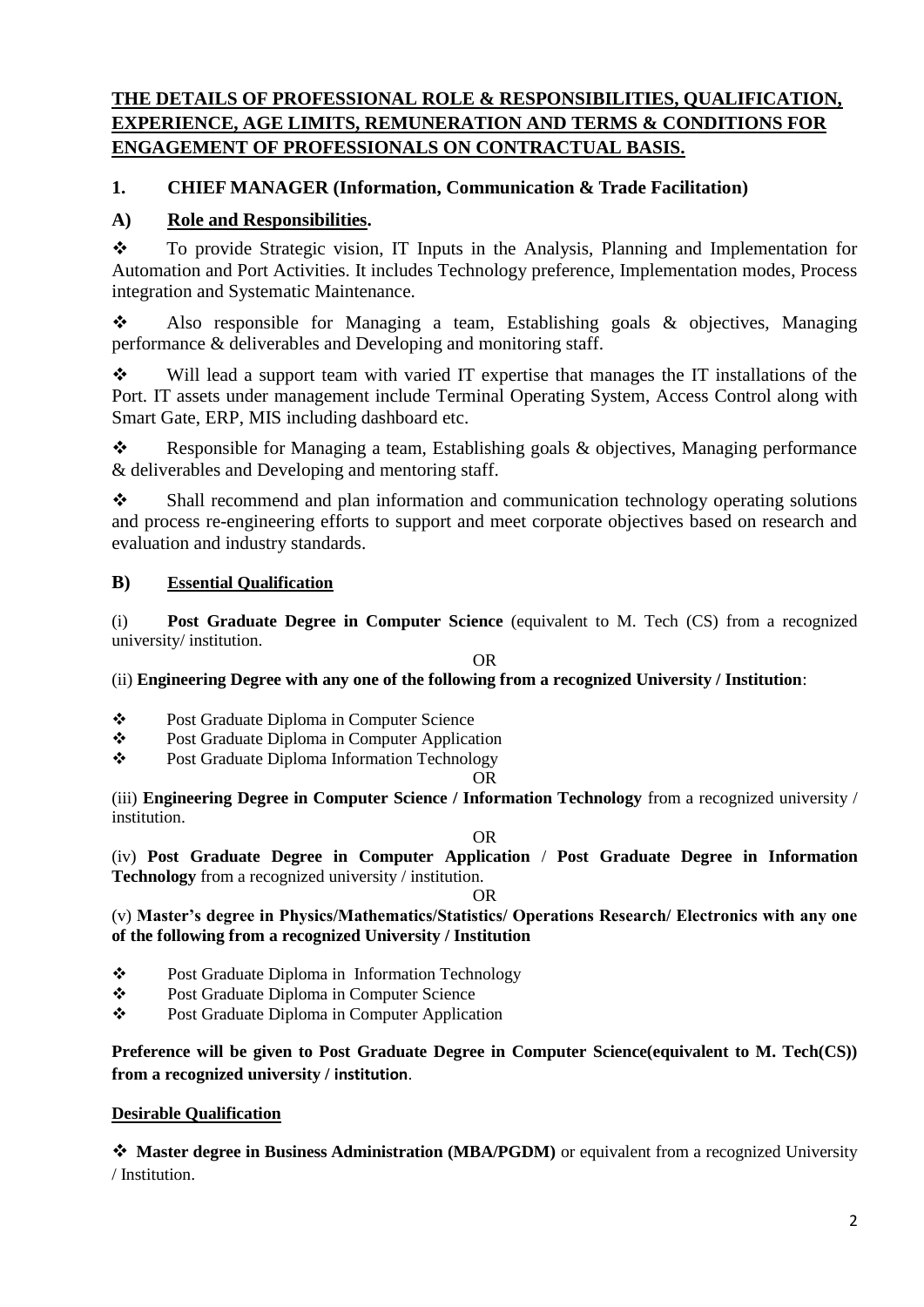# **(C) Experience:**

 $\cdot \cdot \cdot$  10 years' experience in the related field of which 4 years in supervising a team, lead teams with implementation of complex business, critical systems and oversee large and complex system inclusive of POS (Port Operation System) such as RFID (Radio Frequency Identification Device), WIFI(Wireless Fidelity), OCR (Optical Character Recognition), GMS (Group Management Services), EDI (Electronic Data Interchange), DBA(Database Administrator) (Oracle & MS SQL),Unix Administration, B2B(Business to Business) solutions like Wireless Technology (tecklogix) as well as location systems etc.

### **Desirable Experience:**

Experience in Port / Shipping Sector.

### **2. SENIOR MANAGER (Information, Communication & Trade Facilitation**)

#### **(A) Role & Responsibilities:**

 $\mathbf{\hat{P}}$  Will be responsible but not limited to defining the need, identifying the vendors, sourcing etc., and facilitate implementation, primary support, maintenance, training of users, testing and release management.

 Actively participate in Industry and other Professional Networks to ensure awareness of Industry standards, trends and best practices in order to strengthen Organizational and Technical Knowledge.

### **(B) Essential Qualification**

**(i) Post Graduate Degree in Computer Science** (equivalent to M. Tech (CS)) from a recognized university / institution.

OR

#### **(ii) Engineering Degree with any one of the following from a recognized University / Institution**:

- Post Graduate Diploma in Computer Science
- Post Graduate Diploma in Computer Application
- \* Post Graduate Diploma Information Technology

OR

**(iii) Engineering Degree in Computer Science / Information Technology from a recognized university / institution.**

OR

**(iv) Post Graduate Degree in Computer Application / Post Graduate Degree** in Information Technology from a recognized university / institution.

OR

#### **(v) Master's degree in Physics/Mathematics/Statistics/ Operations Research/ Electronics with any one of the following from a recognized University / Institution.**

- Post Graduate Diploma in Information Technology
- Post Graduate Diploma in Computer Science
- Post Graduate Diploma in Computer Application

**Preference will be given to Post Graduate Degree in Computer Science(equivalent to M. Tech(CS)) from a recognized university / institution**.

#### **Desirable Qualification**

 **Master degree in Business Administration** (MBA/PGDM) or equivalent from a recognized University / Institution.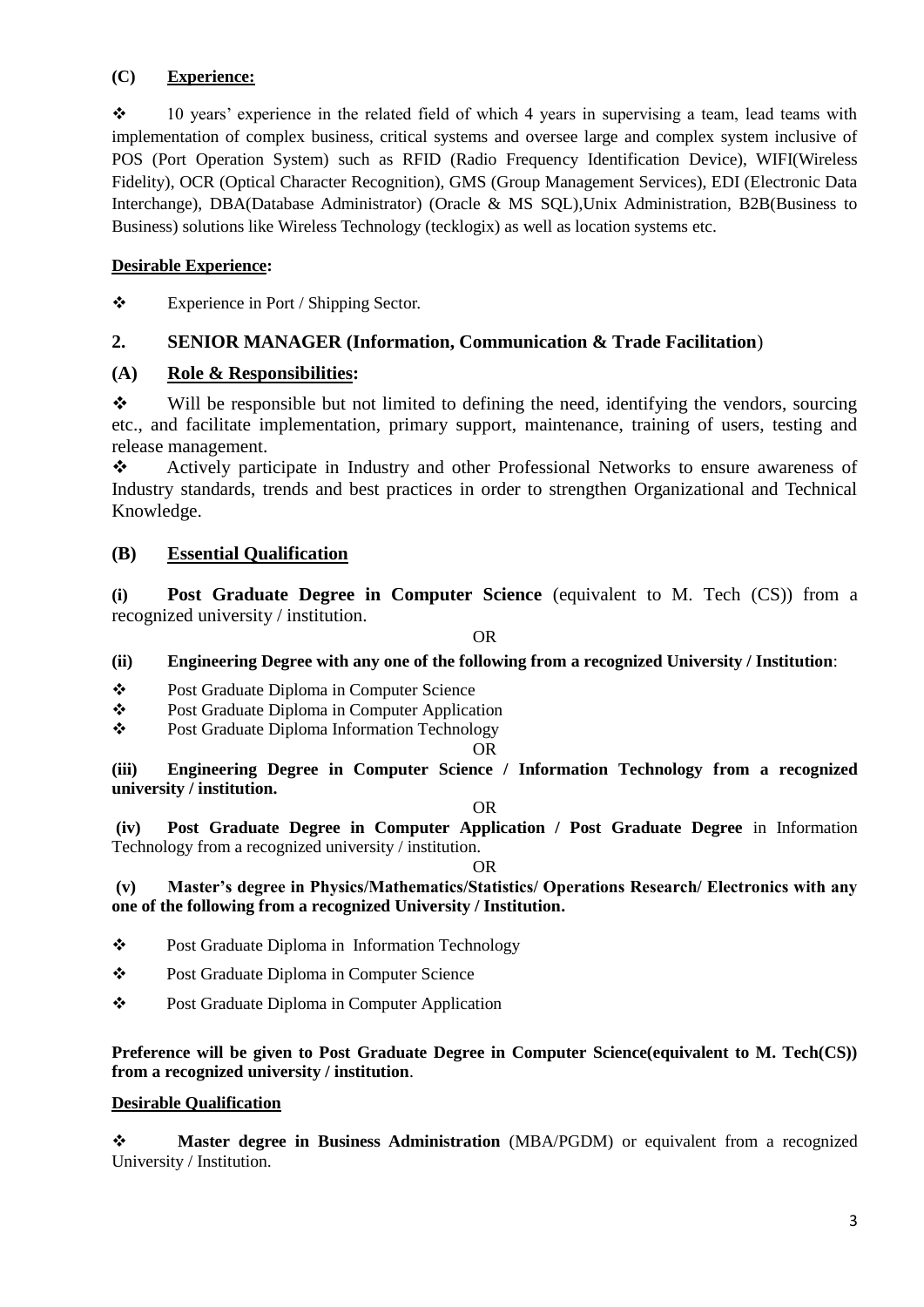# **(C) Experience:-**

 $\cdot$  7 years experience in the related field of which 3 years in supervising a team, lead teams with implementation of complex business, critical systems and oversee large and complex system inclusive of POS (Port Operation System) such as RFID (Radio Frequency Identification Device), WIFI(Wireless Fidelity), OCR (Optical Character Recognition), GMS (Group Management Services), EDI (Electronic Data Interchange), DBA(Database Administrator) (Oracle & MS SQL),Unix Administration, B2B(Business to Business) solutions like Wireless Technology (tecklogix) as well as location systems etc.

### **Desirable Experience :-**

Experience in Port / Shipping Sector.

# **3. CHIEF MANAGER (Environment & Safety)**

# **(A) Role & Responsibilities:**

 $\bullet$  He will provide Strategic vision & Plan in the implementation of various Environmental and Safety initiatives of the Port.

\* Responsible for Managing a team, Establishing goals & objectives, Managing performance & deliverables and Developing & Mentoring staff.

Responsible for improving the Port's environmental compliance including implementation and management of various environmental and safety plans environmental project permitting, sustainability and environmental policy development and implementation.

\* Incumbent will also assist in the Management of Port's storm water, waste water and air emissions permit compliance.

### **(B) Essential Qualification:**

 **A Post Graduate Degree in Environmental sciences or Degree in Environmental Engineering or Civil Engineering or Environmental law from a recognized National/International University**.

### **Desirable Qualification**

\* Post Graduate Diploma in safety Engineering (or) Industrial Engineering.

# **(C) Experience:-**

 **15 years of experience in Environmental works** or Environment Management including Assessment/Regulations related to environment out of which 5 years experience in the capacity of Rs. 32900-58000/- scale of Port Sector or equivalent.

### **Desirable Experience :-**

\* Experience in Port / Shipping Sector/Infrastructure/Heavy Engineering.

 Broad knowledge in training and direct experience in interpreting and navigating environmental regulations and issues encompassing local, state and federal regulatory requirements and permit processes.

### **4. SENIOR MANAGER** (**Safety)**

### (A**) Role & Responsibilities:**

\* Responsible for leading the effort to create and save environment for workmen.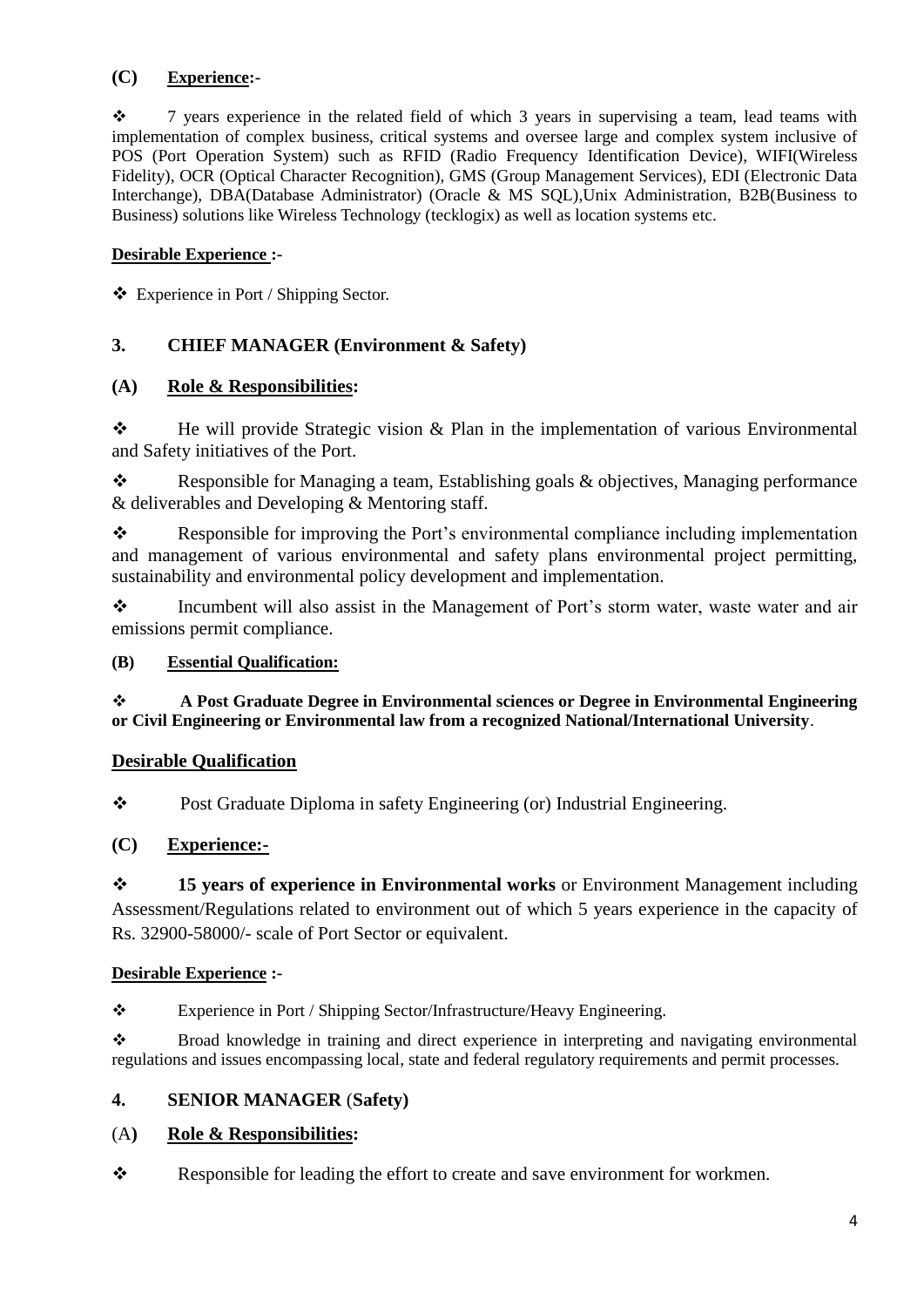Also responsible and co-ordinate developing the safety manuals by all departs and adhere to them.

#### **(B) Essential Qualification:**

 **Graduate degree in Engineering in Mechanical/Electrical Engineering** (or) Equivalent from a recognized University.

**Diploma in safety Engineering/Management**.

#### **(C) Experience:-**

 **10 years of work experience in Industrial/Marine Safety** out of which 5 years experience in the Executive Cadre.

#### **Desirable Experience :-**

\* Experience in Port / Shipping Sector/Infrastructure/Heavy Engineering.

### **5. CHIEF MANAGER (Business Development & Trade Promotion)**

### **(A) Role & Responsibilities:**

 $\bullet$  He will provide Strategic vision & Plan in the implementation of various Business Development and Trade promotion initiatives of the Port.

\* Responsible for Managing a team, Establishing goals & objectives, Managing performance & deliverables and Developing & Mentoring staff.

\* Responsible for creating image building of the organization and bringing additional throughput to the Port.

\* Responsible for promotion and optimal utilization of the Port properties, facilities and services with existing and potential customers and maximizing the economic benefit to the community and region resulting from the activities of the Port.

 Also will focus on any strategic tie ups/long term relationships with customers, Port authorities or similar such entities to foster growth and efficient Port operations.

### **(B) Essential Qualification:**

 **Any recognized degree with Post Graduate degree/MBA**/equivalent qualification from a recognized National/International University.

#### **Desirable Qualification:**

\* Professional qualifications from Institute of Chartered Ship brokers or Institute of Chartered logistics and transport (member, fellow or associate of the Institute obtained after passing prescribed examinations. Not honorary membership).

### **(C) Experience:-**

 **10 years work experience in the area of Business Development and Trade Promotion** in a service sector / public sector / private sector entity in executive cadre.

#### **Desirable Experience :-**

Experience in Port / Shipping/Logistics Sector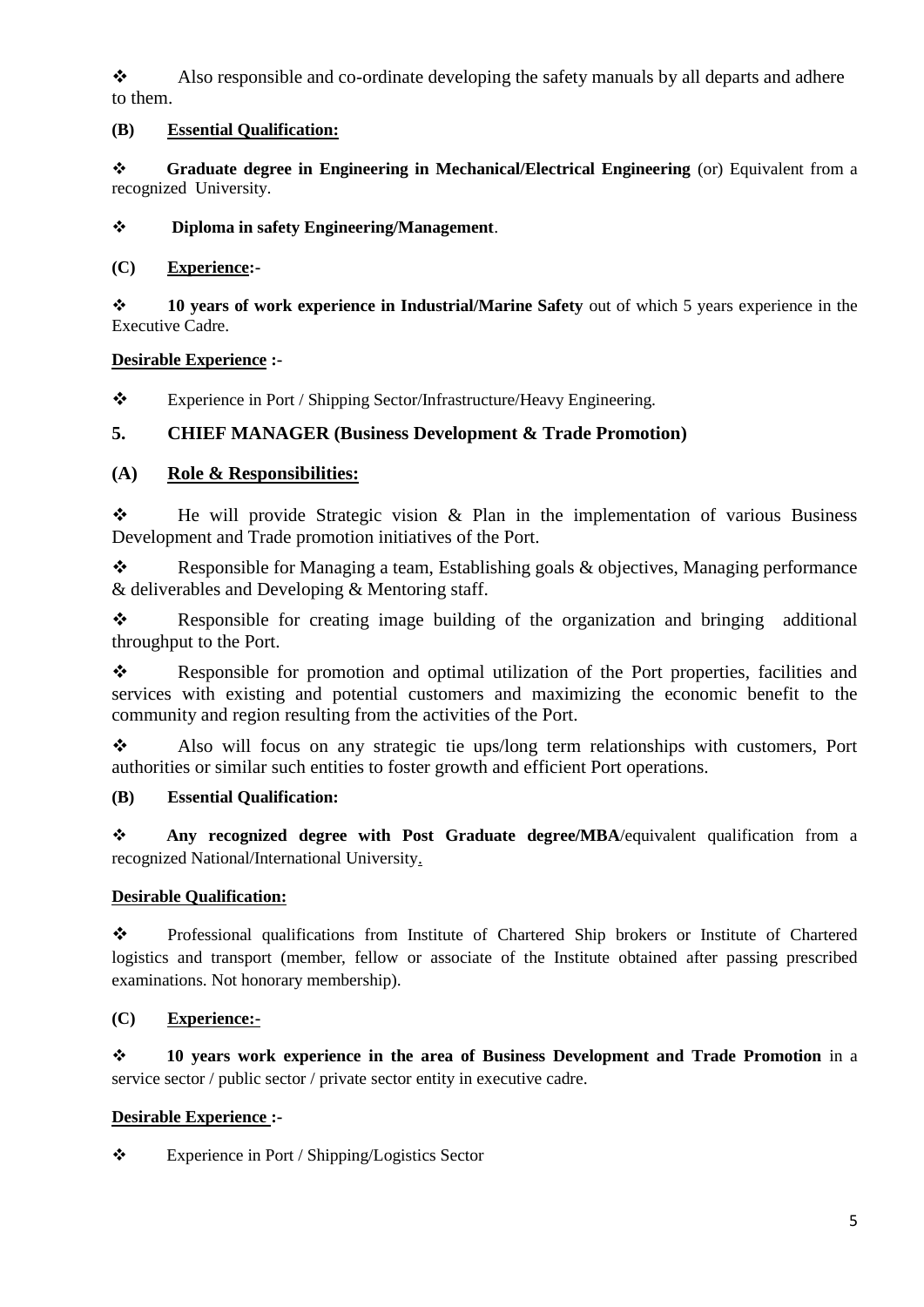# **6. MANAGER (Business Development & Trade Promotion**)

### **(A) Role & Responsibilities:**

 Develop and maintain an effective promotional programme that fosters positive working relationships with current customers and attracts new business to the Port.

\* Research, plan and execute marketing strategies in support of the achievement of the Port's corporate objectives.

#### **(B) Essential Qualification:**

 **Any recognized degree with Post Graduate degree/MBA/equivalent** qualification from a recognized National/International University.

#### **Desirable Qualification:**

\* Professional qualifications from Institute of Chartered Ship brokers or Institute of Chartered logistics and transport(member, fellow or associate of the Institute obtained after passing prescribed examinations. Not honorary membership).

#### **(C) Experience:**

 5 years work experience in the area of Business Development and Trade Promotion in a service sector / public sector / private sector entity, in executive cadre.

#### **Desirable Experience:-**

\* Experience in Port / Shipping /Logistics Sector.

### **7. CHIEF MANAGER (CORPORATE RELATIONS & COMMUNICATIONS)**

### A) **Role and Responsibilities**.

 $\div$  He will provide Strategic vision & Plan in the implementation of various initiatives in the area of Corporate relations and communications.

Responsible for Managing a team, Establishing goals  $\&$  objectives, Managing performance & deliverables and Developing & Mentoring staff.

 Shall create Company Literature. Thought leadership, materials and other forms of communications for better image building of the organization.

### B) **Essential Qualification**

 Degree with Post Graduate Degree in Marketing / Mass Communication / Journalism / Public Relations from a recognized National/International University.

#### **Desirable Qualification**

PG Diploma in Computer Applications.

#### C) **Experience**

 15 years work experience in Marketing / Public Relations / Mass Communications / Media in an executive cadre in a responsible capacity in Govt./Autonomous/Public Sector or reputed private/industrial establishments.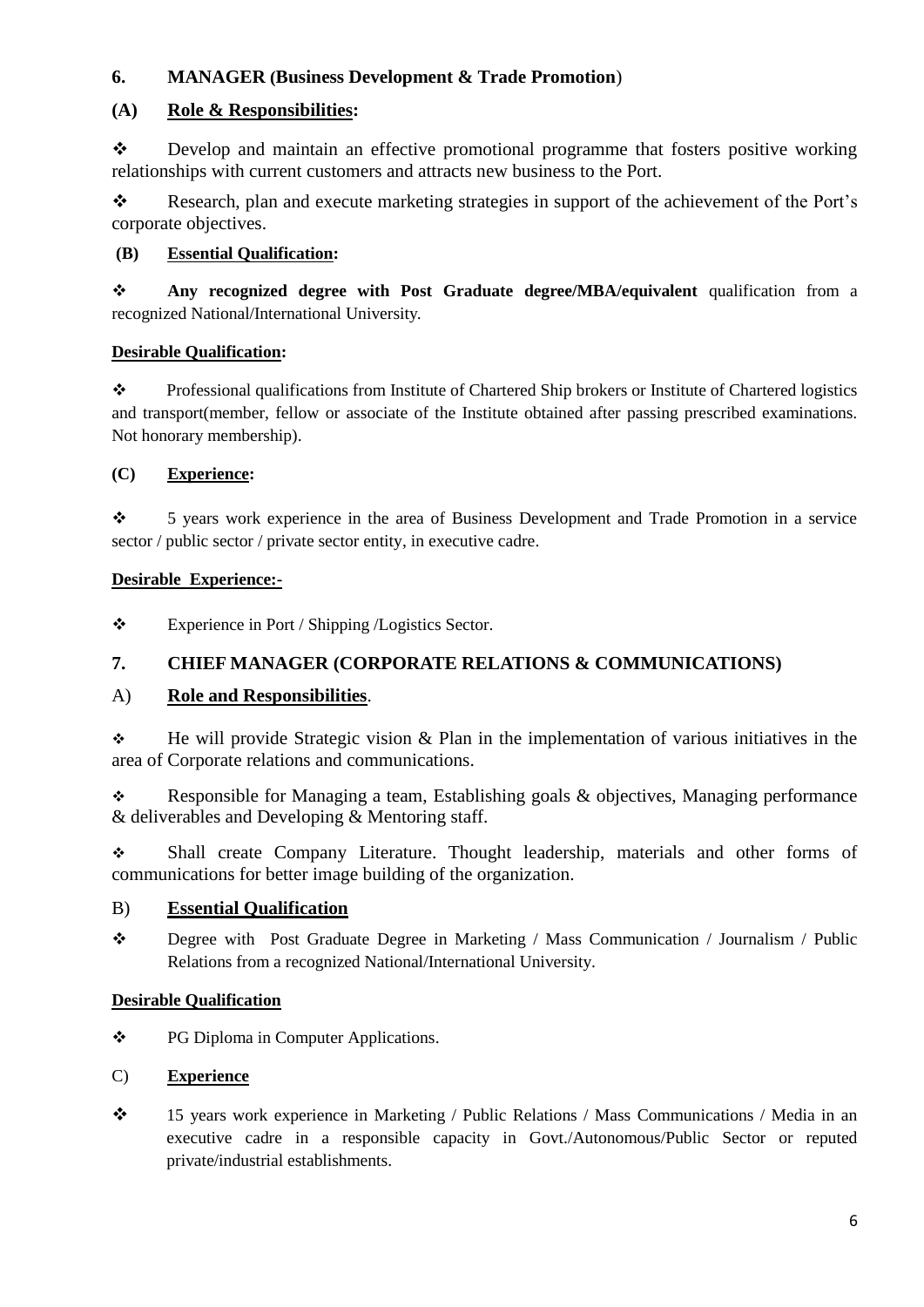#### **Desirable Experience :-**

- Experience in Port / Shipping Sector.
- Capacity to build network and flair to write and compassionately associated with the Port/ Infrastructure**.**

# **8. MANAGER (CORPORATE RELATIONS & COMMUNICATIONS)**

### **A) Role and Responsibilities**

 He will provide Strategic vision & Plan in the implementation of various initiatives of the Port for better image building.

\* Responsible for Managing a team, Establishing goals & objectives, Managing performance & deliverables and Developing & Mentoring staff.

- Shall create Company Literature, Thought leadership, materials and other forms of communications.
- Shall create marketing and promotional materials both print and electronic.
- \* Promote products and services through public relations initiatives.
- Develop marketing communications campaigns.
- Create thought leadership materials.

#### **B) Essential Qualification**

 Degree with a Post Graduate Degree in Marketing / Mass Communication / Journalism / Public Relations from a recognized National/International University.

#### **Desirable Qualification**

\* PG Diploma in Computer Applications.

#### **C) Experience:-**

 7 years work experience Marketing / Public Relations / Mass Communications / Media in an executive cadre in a responsible capacity in Govt/autonomous/public sector or reputed private/industrial establishments.

#### **Desirable Experience:**

Experience in Port / Shipping Sector.

 Capacity to build network and flair to write and compassionately associated with the Port/Infrastructure.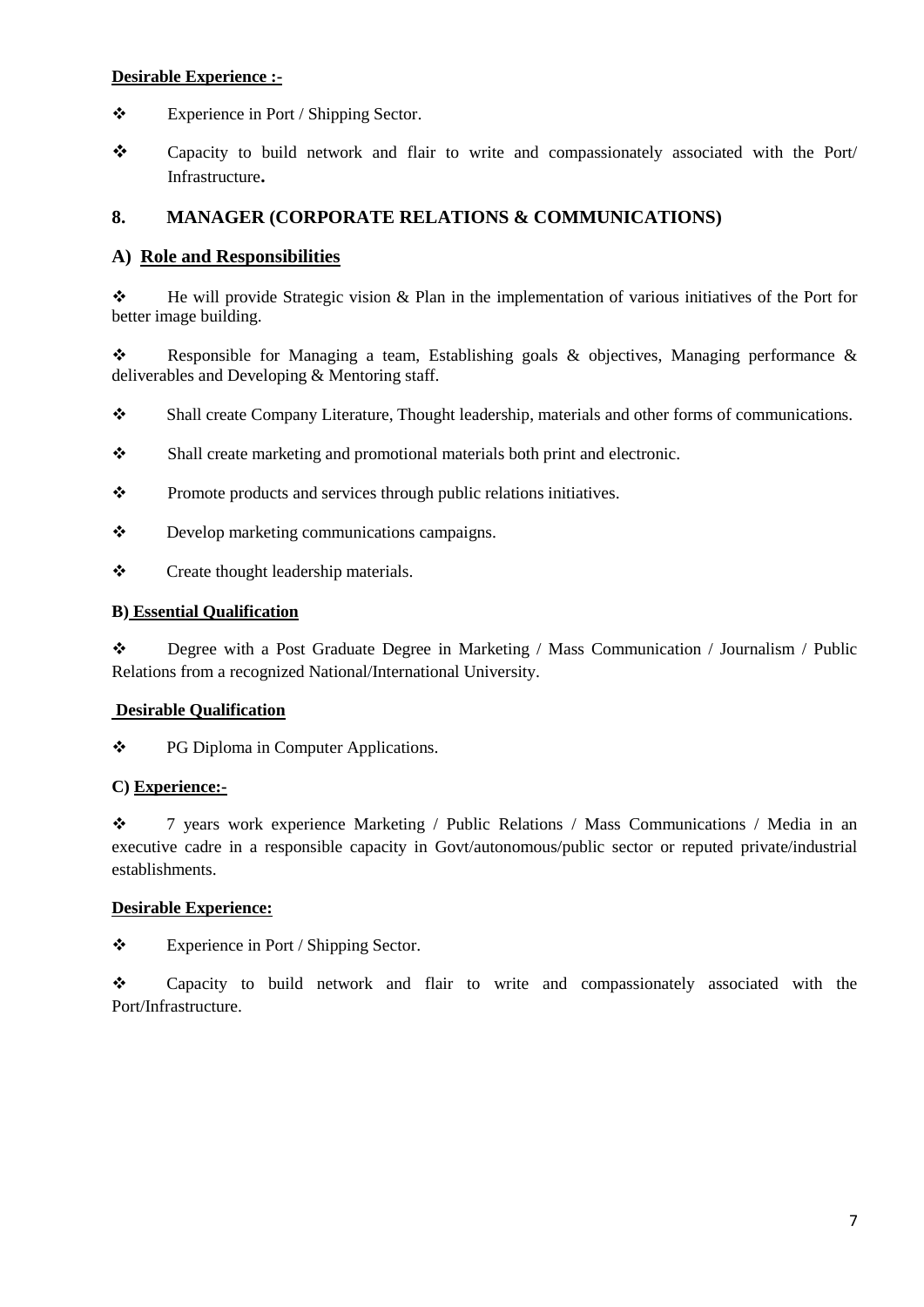# **7. OTHER TERMS & CONDITIONS**

## **(i) Age limits:**

| SR No | <b>POSITION</b>       | $AGE LIMIT (*)$ |
|-------|-----------------------|-----------------|
|       | <b>Chief Manager</b>  | Below 55 years  |
|       | <b>Senior Manager</b> | Below 52 years  |
|       | <b>Manager</b>        | Below 50 years  |

(\*) The relaxation in age limit may be considered in case of deserving candidates at the discretion of PPT.

#### (ii) **Monthly consolidated remuneration**

| Sl. No | Position              | Monthly Remuneration (approx.) $(*)$ |
|--------|-----------------------|--------------------------------------|
|        | <b>Chief Manager</b>  | $Rs.98,000/-$                        |
|        | <b>Senior Manager</b> | Rs. 88,000/-                         |
|        | <b>Manager</b>        | Rs.78,000/-                          |

(\*) The remuneration is also subject to revision basing on the Quarterly up/downward revision on change in % variable DA.

- (iii) The professional functionaries will be engaged purely on contractual basis for a period of 3 years, extendable by another 2 years. In case eligible internal Port officers desire to offer themselves for such positions, on their selection, their engagement shall also be on contractual basis and they will have to resign from Port service.
- (iv) No retired officers or deputationists will be engaged for these assignments.
- (v) If the Port desires to follow interview mode for selection of the professionals, it must ensure that atleast 90% weightage is given to qualifications and experience of the candidates and not more than 10% weightage is given to performance in the interview. Further, while shortlisting candidates for the interview, the ratio of 1:3 may be followed with regard to vacancies and candidates called for interview. However, PPT reserves the right to alter the ratio as would be felt necessary at the time of shortlisting.
- (vi) The cutoff date for determining the age is **19.09.2017.**
- (vii) The candidates shall be held responsible for correctness of all information given by him/her and in case of any information/documents found to be incorrect at a later stage; action shall be taken against the candidates including dismissal from service as per rule.
- (viii) Appointing Authority reserves the right to cancel selection process fully or partly without assigning any reason thereof.
- 8) Desirous candidates may submit the applications in the prescribed format (attached herewith), addressed to **Secretary, Paradip Port Trust, Administrative Department, Paradip Port Trust, Dist- Jagatsinghpur, Pin-754142, Odisha,** along with self-attested photo copies of certificates of age and required educational /professional qualifications & experience, etc.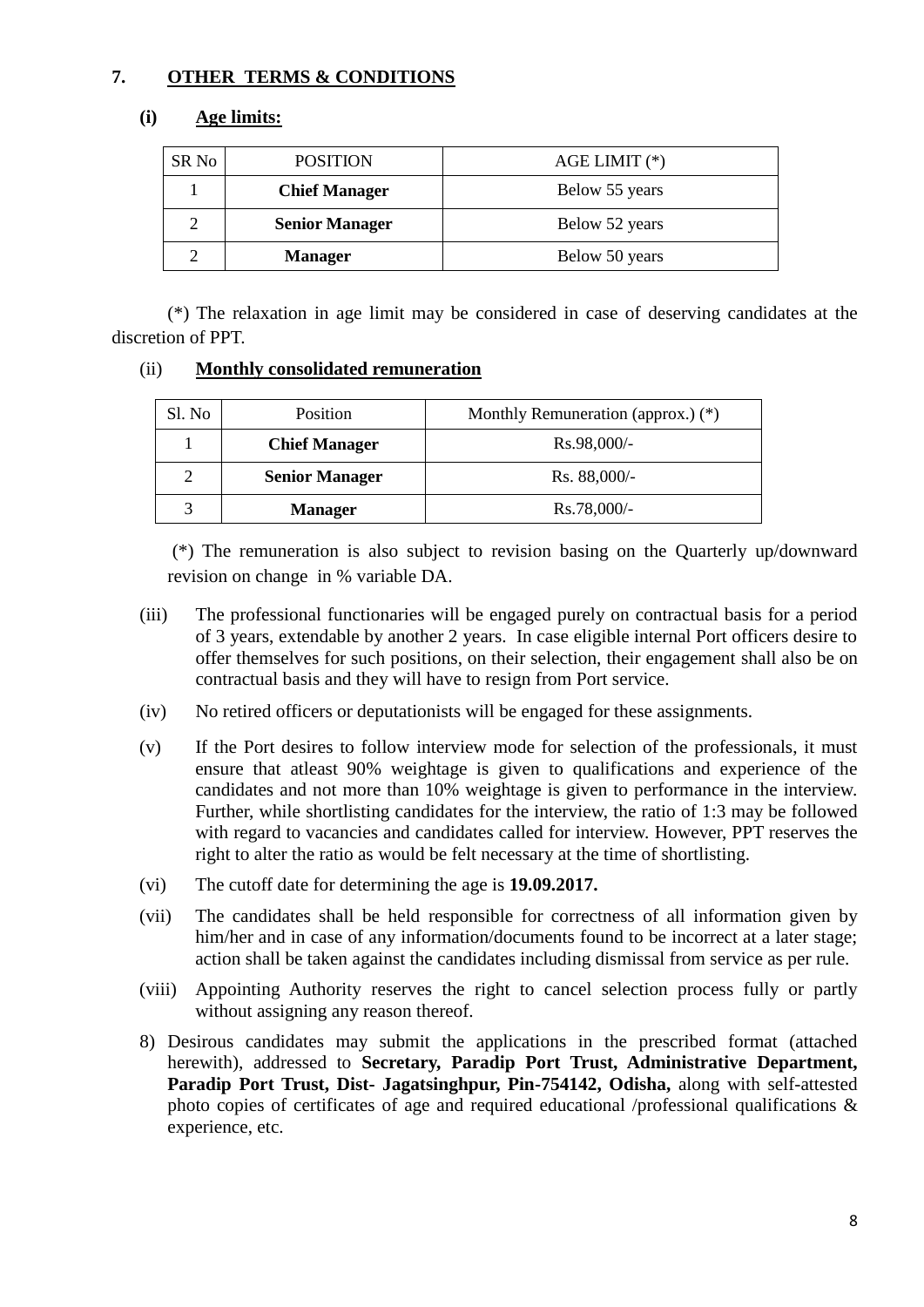

# **PARADIP PORT TRUST ADMINISTRATIVE DEPARTMENT**

Affix Passport size Photograph

| 1.<br>2. | Name of the Candidate (in Block letters)<br>Father's/Husband's Name                 | <u> 1980 - Johann John Stone, meil er fan de ferske fan de ferske fan de ferske fan de ferske fan de ferske fan d</u>                                                                                                                 |
|----------|-------------------------------------------------------------------------------------|---------------------------------------------------------------------------------------------------------------------------------------------------------------------------------------------------------------------------------------|
| 3.       | Date of Birth (dd/mm/yyyy)                                                          |                                                                                                                                                                                                                                       |
| 4.       | Age as on 19.09.2017                                                                |                                                                                                                                                                                                                                       |
| 5.       | Permanent Address (with pin code)                                                   |                                                                                                                                                                                                                                       |
|          |                                                                                     |                                                                                                                                                                                                                                       |
|          |                                                                                     |                                                                                                                                                                                                                                       |
|          |                                                                                     |                                                                                                                                                                                                                                       |
| 6.       | Address for correspondence (with pin<br>code)                                       | $\ddotsc$ . The contract of the contract of the contract of the contract of the contract of the contract of the contract of the contract of the contract of the contract of the contract of the contract of the contract of the       |
|          |                                                                                     | $\ddot{\bullet}$ . The contract of the contract of the contract of the contract of the contract of the contract of the contract of the contract of the contract of the contract of the contract of the contract of the contract of th |
|          |                                                                                     |                                                                                                                                                                                                                                       |
|          |                                                                                     |                                                                                                                                                                                                                                       |
| 7.       | E-mail address, phone numbers (office,<br>residence & mobile) along with fax no. if |                                                                                                                                                                                                                                       |
|          | any                                                                                 |                                                                                                                                                                                                                                       |
|          |                                                                                     |                                                                                                                                                                                                                                       |
|          |                                                                                     |                                                                                                                                                                                                                                       |
| 8.<br>9. | Religion<br>Whether belong to Minority Community,<br>if yes, please specify.        |                                                                                                                                                                                                                                       |
| 10       | Whether belonging to SC/ST/OBC                                                      | <u> 1989 - Johann John Stone, markin film yn y brenin y brenin y brenin y brenin y brenin y brenin y brenin y br</u>                                                                                                                  |
| 11       | Gender                                                                              |                                                                                                                                                                                                                                       |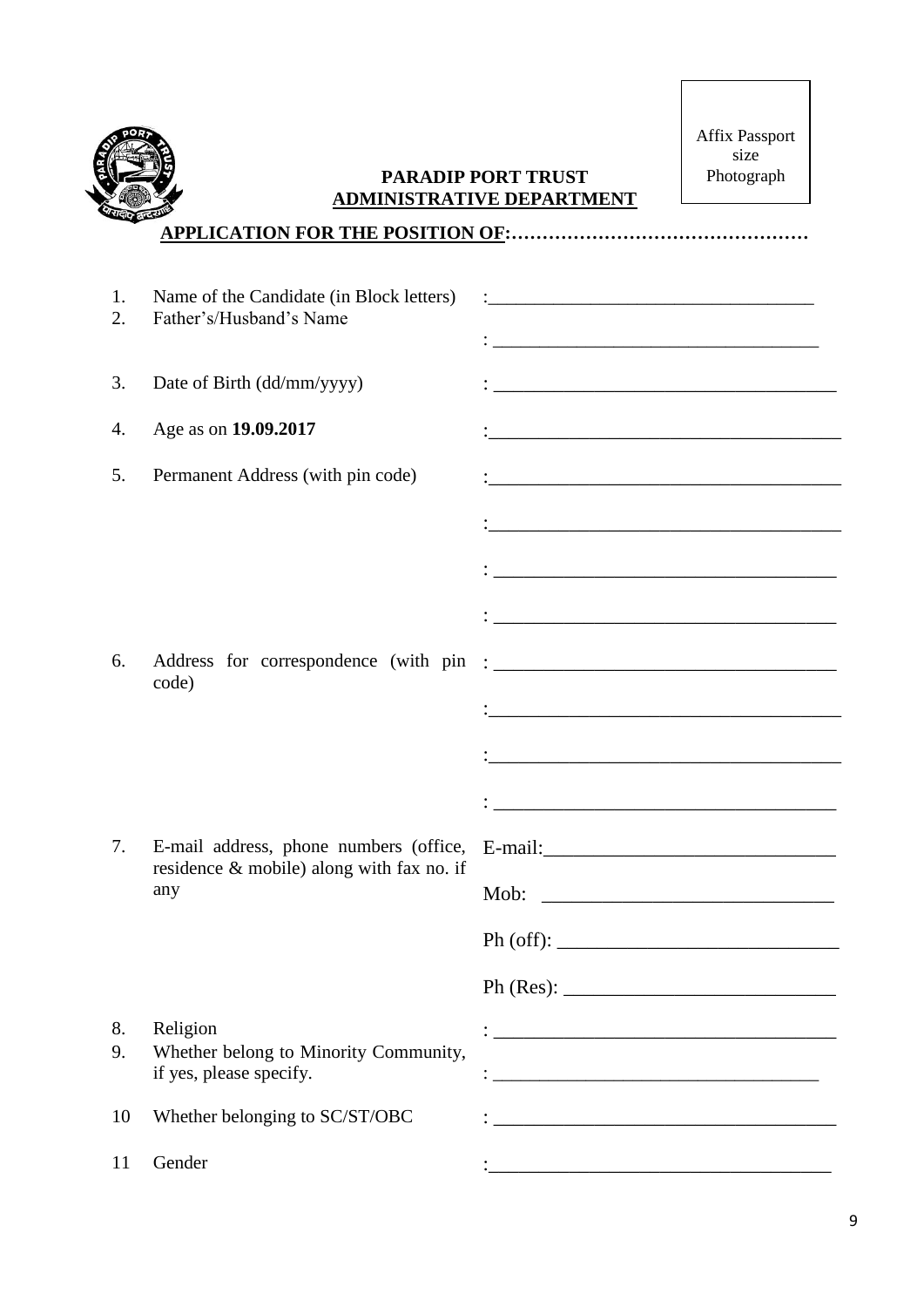12. Details of Educational Qualification from Matriculation onwards (Enclose a separate sheet, duly signed, if the space below is insufficient):

| Sl. No.                                                                                                    | (1) | (2) | (3) | (4) | (5) |
|------------------------------------------------------------------------------------------------------------|-----|-----|-----|-----|-----|
| a) Examination passed                                                                                      |     |     |     |     |     |
|                                                                                                            |     |     |     |     |     |
| b) Year of passing                                                                                         |     |     |     |     |     |
|                                                                                                            |     |     |     |     |     |
| of<br>College/<br>Name<br>c)<br>Institute                                                                  |     |     |     |     |     |
| d) University/ Board                                                                                       |     |     |     |     |     |
| e) Main subjects                                                                                           |     |     |     |     |     |
| $\&$<br>f)<br>Total<br>aggregate<br>percentage of<br>marks<br>obtained, division<br>and<br>remarks, if any |     |     |     |     |     |

13. Details of experience (in chronological order). (Enclose a separate sheet, duly signed, if the space below is insufficient.

| Sl. No.                                 |      | (1) | (2) | (3) | (4) | (5) |
|-----------------------------------------|------|-----|-----|-----|-----|-----|
|                                         |      |     |     |     |     |     |
| a. Name of organization                 |      |     |     |     |     |     |
| b. Post held with dates                 | From |     |     |     |     |     |
|                                         | To   |     |     |     |     |     |
| description<br>c. Brief<br>of<br>duties |      |     |     |     |     |     |
| d. Details of experience                |      |     |     |     |     |     |
| e. Salary                               |      |     |     |     |     |     |

 $\mathbf{i}$  insufficient. :  $\mathbf{i}$  is a set of the set of the set of the set of the set of the set of the set of the set of the set of the set of the set of the set of the set of the set of the set of the set of the set of t

14. Details of computer knowledge Language(s) : \_\_\_\_\_\_\_\_\_\_\_\_\_\_\_\_\_\_\_\_\_\_\_\_\_\_\_\_\_\_\_\_ known and application Software used